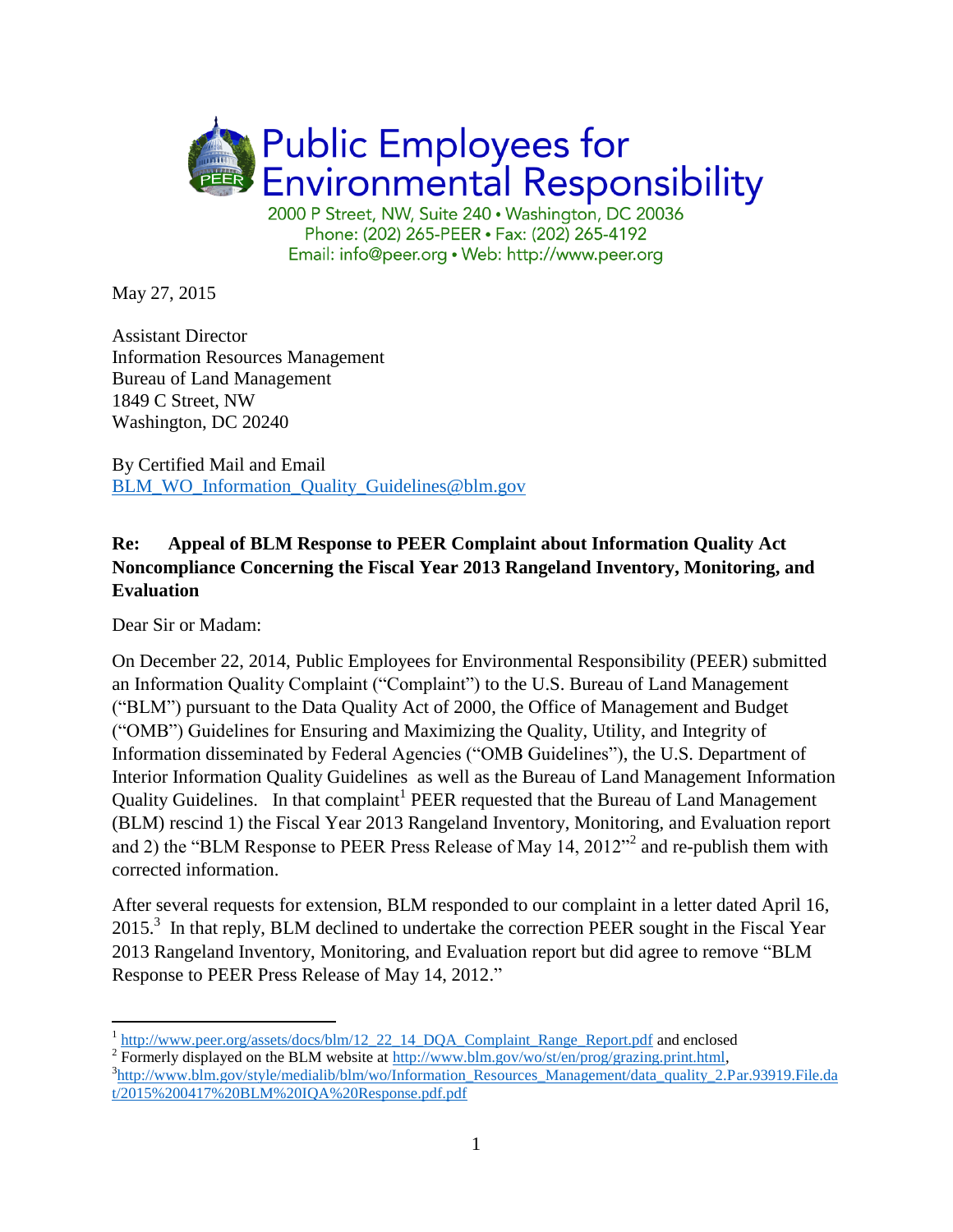With respect to the BLM response to our complaint seeking correction of the Fiscal Year 2013 Rangeland Inventory, Monitoring, and Evaluation report, PEER hereby appeals and respectfully requests that BLM reconsider its opinion.

## **PEER IS AFFECTED BY THE INFORMATION ERROR**

PEER is a non-profit organization chartered in the District of Columbia with the mission to hold government agencies accountable for enforcing environmental laws, maintaining scientific integrity, and upholding professional ethics in the workplace. PEER is an "affected person" in that 1) PEER is a watchdog organization tracking BLM compliance with the Federal Land Policy and Management Act and its implementing regulations, including the Fundamentals of Rangeland Health; and 2) on behalf of PEER members who are current and former BLM employees, PEER has a vital interest in ensuring that BLM comply with applicable laws, regulations and its own policies.

The contact information for the person submitting this appeal is Kirsten Stade, Advocacy Director, PEER, [kstade@peer.org,](mailto:kstade@peer.org) (202) 265-PEER.

#### **BASIS FOR APPEAL**

In its response, BLM did not refute or even challenge the substantive basis for the PEER complaint. As detailed in our complaint, the 2013 RIME Report, Land Health Standards reporting has changed radically from previous editions of the RIME report and now omits the following previously reported information:

"a. The 2013 report does not use the categorical LHS status classification, wherein the agency listed both number of allotments, and acres within them, in the categories A) "Rangelands meeting all standards or making significant progress toward meeting the standards; B) Rangelands not meeting all standards or making significant progress toward meeting the standards, but appropriate action has been taken to ensure significant progress toward meeting the standards (livestock is a significant factor); C) Rangelands not meeting all standards or making significant progress toward meeting the standards, and no appropriate action has been taken to ensure significant progress toward meeting the standards (livestock is a significant factor); D) Rangelands not meeting all standards or making significant progress toward meeting the standards due to causes other than livestock grazing."

b. BLM no longer distinguishes between failures of the standards due to livestock and failures due to other causes.

c. BLM no longer reports the number of grazing allotments meeting and failing standards.

d. BLM no longer reports the area of allotments failing standards, instead reporting only the actual surveyed acres and miles of (i) Upland Watershed Function; (ii) Riparian Watershed Function; (iii) Ecological Processes; (iv) Water Quality; (v) Habitat Quality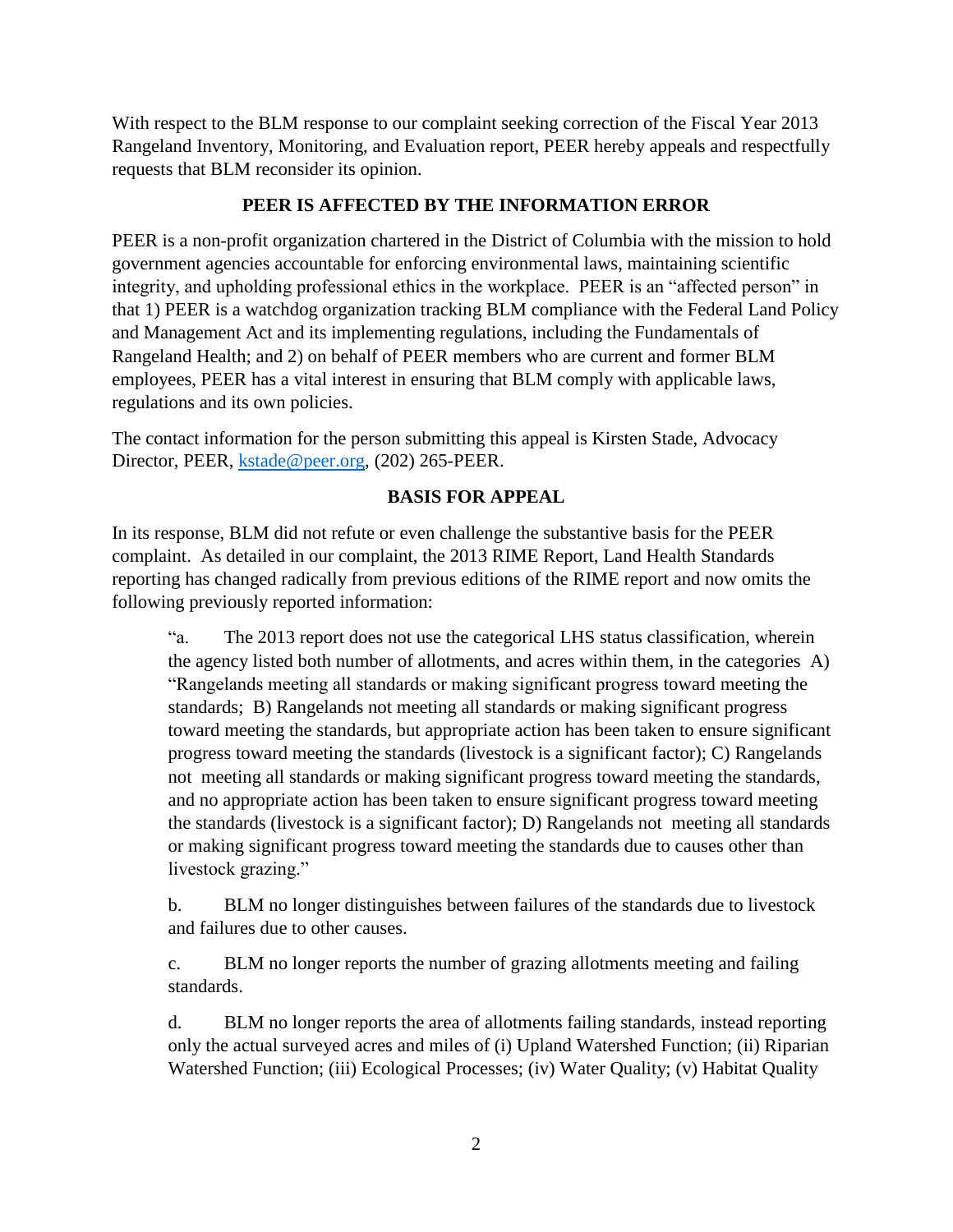for Threatened and Endangered and Special Status Species, as well as reporting the unevaluated acres."

In our complaint, we detailed how these changes in essence "dumbed-down" this reporting and compromised the quality, utility, objectivity, and integrity of this information, thereby violating the statutory requirements of the Data Quality Act.

In its terse response, BLM advanced three contentions as to why it did "not find violations of the Data Quality Act." As explained below, these contentions are both unpersuasive and nonresponsive to the gist of the complaint:

# *1. The challenged information is "not required by law, regulation or policy to be presented as a national level report."*

The Data Quality Act does not apply only to information that is required to be published by law, regulation or policy. As the BLM Information Quality Guidelines make clear, the emphasis of the Data Quality Act is to ensure the quality, utility, objectivity and integrity of information that is deemed influential:

"When information is defined as influential, there is an added level of scrutiny afforded this information…BLM will generally consider the following classes of information to be influential, and, to the extent that they contain scientific… or statistical information, that information will adhere to a higher standard of quality."

Further, BLM stipulates that information is influential if it carries a "genuinely clear and substantial impact at the national level for major public… policy decisions as they relate to federal public lands and resources issues" as well as has implications for "major cross-bureau policies" or is "highly controversial information that is used to advance the BLM's priorities."

By all those measures, the challenged information is influential and must be held to a higher standard of quality, utility, objectivity, and integrity. As we explained in our complaint:

"The 2013 RIME report is especially influential in that it is a report to Congress and the American public on the conditions and trends of public rangelands within grazing allotments across 150 million acres of BLM lands subject to livestock grazing. It provides data on the effectiveness of the BLM in managing its grazing allotments so as to meet standards of rangeland health, and on the causes for its failures to meet these standards."

Thus, it is undisputed that not only does the Data Quality Act apply to the challenged information but that information is to be held to higher "level of scrutiny" as to its quality, utility, objectivity, and integrity.

*2. By reporting on allotments "It was not an accurate portrayal of the BLM acreage that fit within each category…In 2012, BLM issued data standards and instructions for reporting land health to more accurately portray land health status."*

This response is both unpersuasive and misleading for several reasons: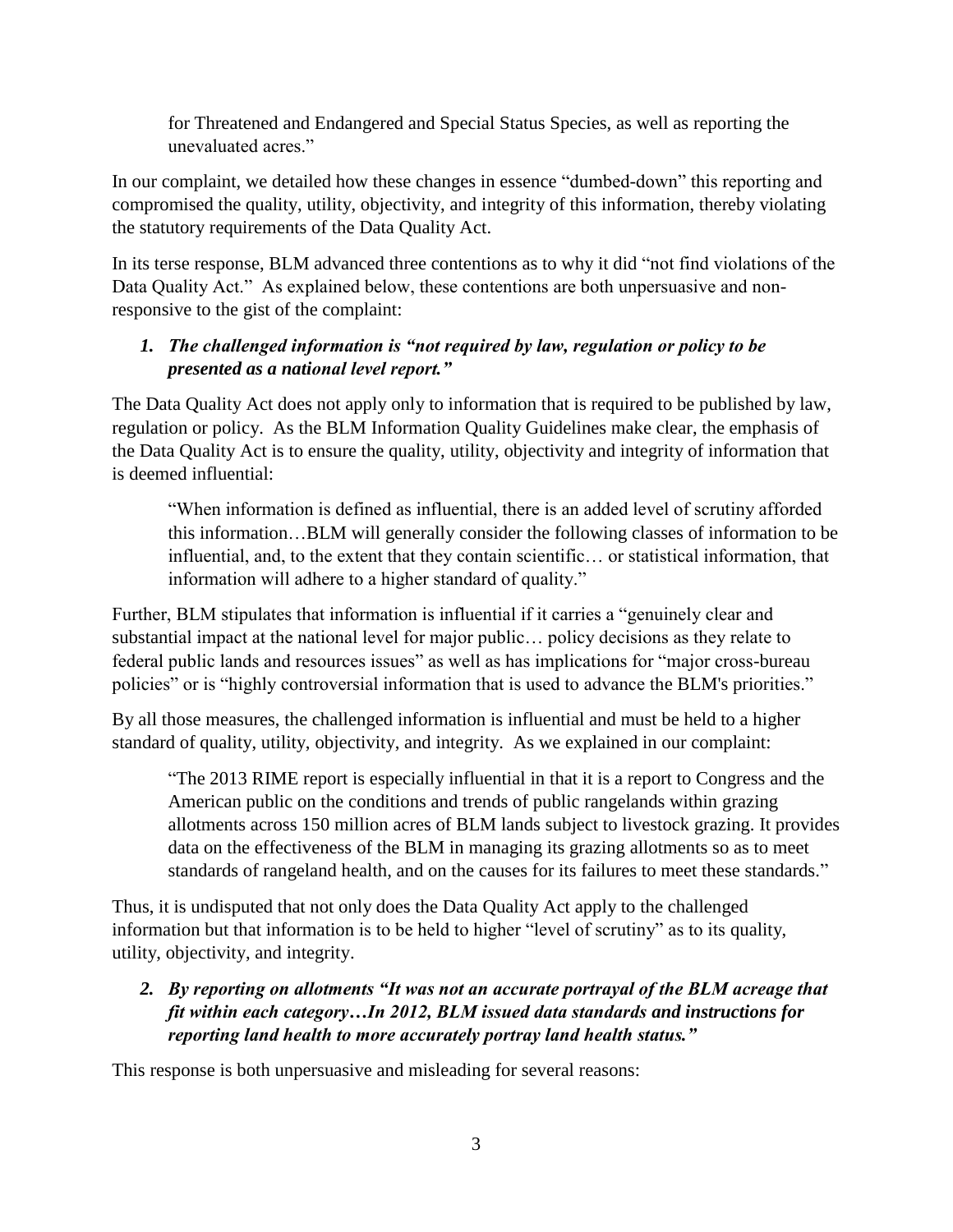- A. It is not appropriate for BLM to treat this as an "either/or" situation. PEER urged BLM (see below) to retain the previous reporting system but to supplement it with any refinements. BLM decided, instead, to completely discard the prior method of reporting.
- B. Even if taken at face value that the new reporting is a more accurate portrayal of conditions on particular acreages, this new reporting no longer reflects (as itemized above) categorical LHS status classification, delineation of failures of the standards due to livestock and failures due to other causes, the number of grazing allotments meeting and failing standards or the areas of allotments failing standards.
- C. The representation that the 2013 Table 7 is more accurate is simply not true. On January 15, 2015, PEER submitted a Freedom of Information Act request to BLM asking for, among other things:

"Records detailing what improvements or upgrades that BLM has made to its rangeland health database and "mapping process" since May 2012."

In its reply to us, dated March 26, 205, the agency admitted:

"The unabridged report provided to you does not specify the 'location' of acres not meeting these standards. BLM has geodatabases for field offices to use to 'map' their land health…but BLM has disabled GeoCommunicator so no new uploads of spatial mapping will be made available. The disabling of the GeoCommunicator has prevented BLM from providing the location of acres not meeting land health standards."

Thus, BLM claims to be able to identify the number of allotment acres not meeting standards but cannot locate where those acres are. This does much to diminish the utility of the information, especially when all other measures and types of such information displays have been discarded.

In sum, our main point was that the universe of useful and reliable information that BLM now presents about the land health status of its grazing allotments is substantially reduced. Nothing BLM has stated in its response has contradicted this point.

*3. BLM's claim to Data Quality Act compliance relies upon a "pig in a poke"—to wit,* "*The report was intended to accompany a map display on GeoCommunicator, but the GeoCommunicator maps were inactivated and a new mapping display is under development."*

BLM admits that its Table 7 is incomplete and requires additional functionality that is not available to be cogent and useful. BLM has stopped reporting previous measures, which did not require this supplemental but "inactivated" display. To that end, BLM has reduced the utility and quality of the information it is reporting. Moreover, it cannot defend this deviation from the Data Quality Act by claiming it will have better information at some indefinite time in the future.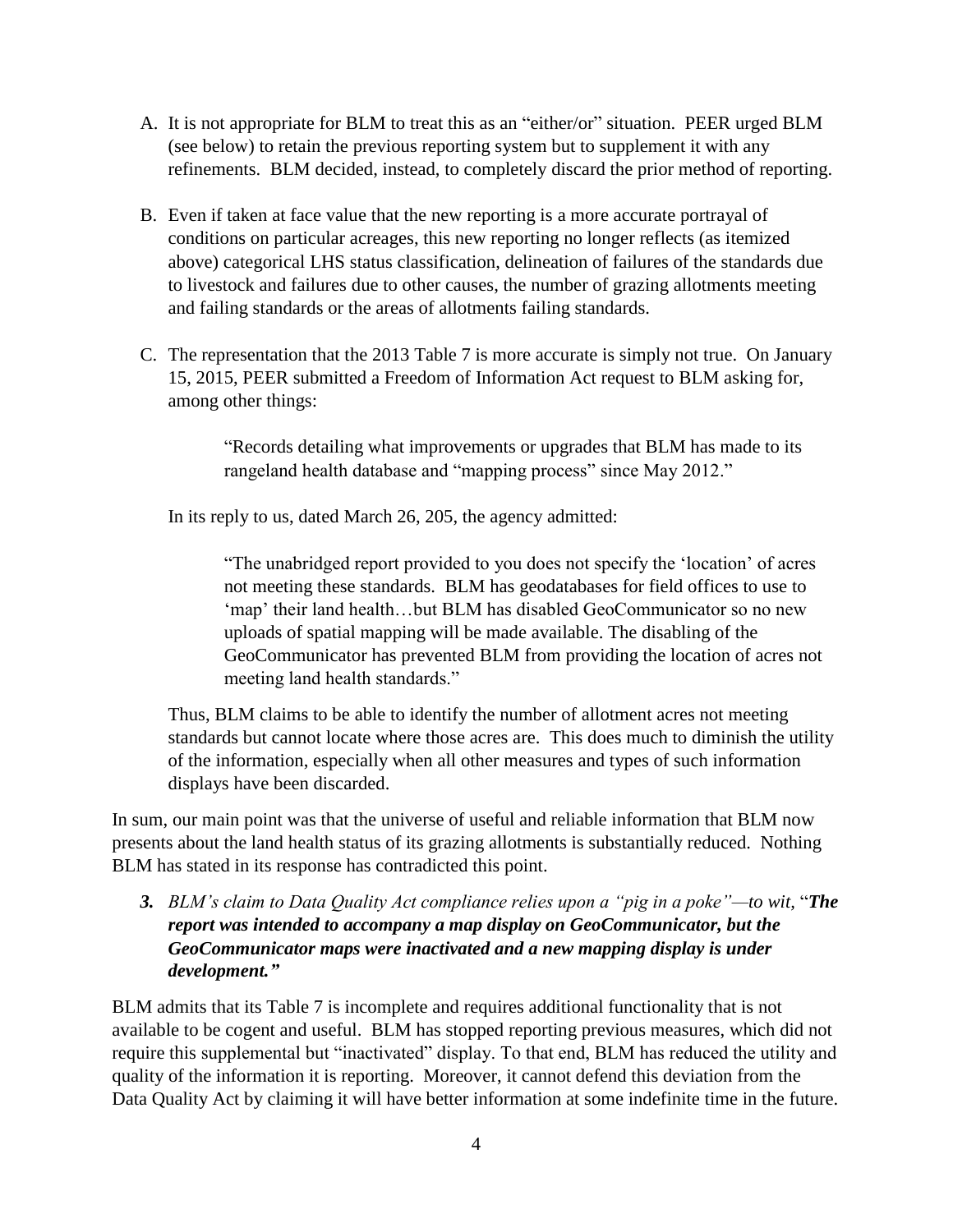Until such time as BLM can develop an online mapping function, PEER offers the agency free use of our BLM Grazing Data Interactive Map which displays data from two datasets of BLM's Land Health Status (LHS) records overlaid with high-resolution satellite imagery, permitting users to visualize the BLM's land health status determinations along with landscape conditions visible in the satellite imagery.<sup>4</sup>

PEER obtained both a 2008 version and a 2013 version of the LHS dataset from BLM via the Freedom of Information Act. We have placed these data into the public domain as an accurate, up-to-date, and publically accessible LHS database to facilitate independent review and analysis. The datasets received from the agency were incomplete, inconsistent, and contained numerous errors and omissions; the dataset that forms the basis of this map is the result of PEER's process of reconciling the two raw datasets to arrive at a single, updated version containing the most current LHS evaluation, and a one-to-one relationship between multiple LHS evaluations and each allotment (based on an approach described in Veblen et al., USGS OFR 2011-1263). The Land Health Status classification system was developed by Peter Lattin, who should be cited as the source of the derived Land Health Standards data displayed on this website.

#### **RECOMMENDATIONS FOR CORRECTION OF THE INFORMATION CHALLENGED BY THIS APPEAL**

PEER urges that BLM amend the current online version of the 2013 RIME report by retaining the current Table 7, which provides information on the success or failure of actual acres sampled in meeting the individual Fundamentals of Land Health, and adding the Table 7 that appeared in earlier RIME reports. This Table 7 lists, for the current year (Part A) and cumulatively (Part B), the number of allotments and the number of acres within them in which "Rangelands [are] meeting all standards or making significant progress toward meeting the standards," are "not meeting all standards or making significant progress toward meeting the standards, but appropriate action has been taken to ensure significant progress toward meeting the standards (livestock is a significant factor)," are "not meeting all standards or making significant progress toward meeting the standards, and no appropriate action has been taken to ensure significant progress toward meeting the standards (livestock is a significant factor)," and are "not meeting all standards or making significant progress toward meeting the standards due to causes other than livestock grazing."

# **CONCLUSION**

Based on the foregoing, PEER appeals BLM's response to our Data Quality Act complaint and requests that the agency reconsider its actions.

Since the challenged document is indisputably "influential" information, we urge BLM reviewers of this appeal to employ the more rigorous standard of review called for in both the DOI and BLM guidelines. Regardless of the review standard employed, however, PEER does not believe that this challenged information exhibits the qualities of accuracy and reliability, transparency, objectivity, and utility required by the Data Quality Act as implemented by the BLM and DOI Guidelines.

 $\overline{a}$ 

<sup>&</sup>lt;sup>4</sup> <http://www.peer.org/campaigns/public-lands/public-lands-grazing-reform/blm-grazing-data-interactive-map.html>